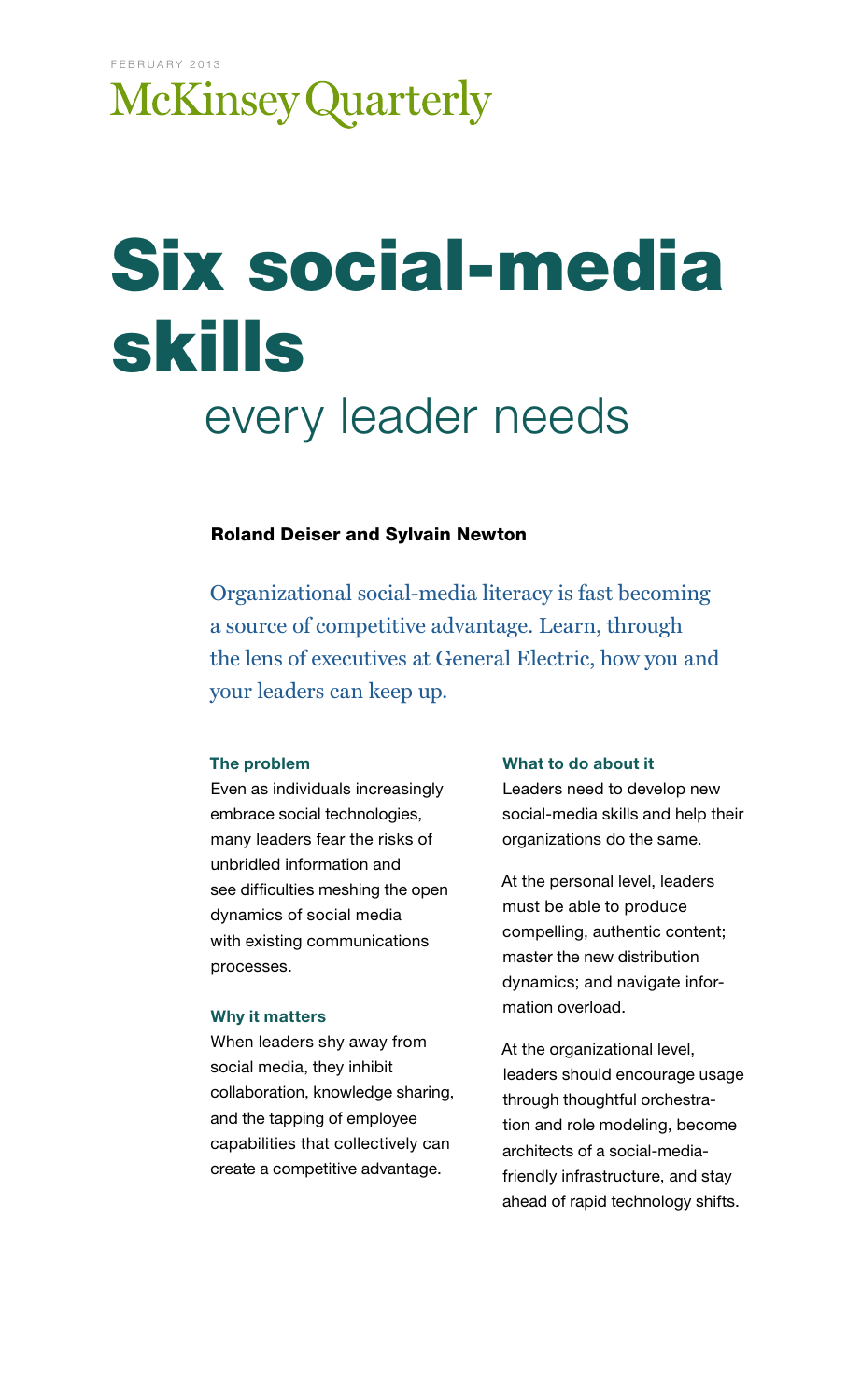Few domains in business and society have been untouched by the emerging social-media revolution—one that is not even a decade old. Many organizations have been responding to that new reality, realizing the power and the potential of this technology for corporate life: wikis enable more efficient virtual collaboration in cross-functional projects; internal blogs, discussion boards, and YouTube channels encourage global conversations and knowledge sharing; sophisticated viral media campaigns engage customers and create brand loyalty; next-generation products are codeveloped in open-innovation processes; and corporate leaders work on shaping their enterprise 2.0 strategy.

This radical change has created a dilemma for senior executives: while the potential of social media seems immense, the inherent risks create uncertainty and unease. By nature unbridled, these new communications media can let internal and privileged information suddenly go public virally. What's more, there's a mismatch between the logic of participatory media and the still-reigning 20thcentury model of management and organizations, with its emphasis on linear processes and control. Social media encourages horizontal collaboration and unscripted conversations that travel in random paths across management hierarchies. It thereby short-circuits established power dynamics and traditional lines of communication.

We believe that capitalizing on the transformational power of social media while mitigating its risks calls for a new type of leader. The dynamics of social media amplify the need for qualities that have long been a staple of effective leadership, such as strategic creativity, authentic communication, and the ability to deal with a corporation's social and political dynamics and to design an agile and responsive organization.

Social media also adds new dimensions to these traits. For example, it requires the ability to create compelling, engaging multimedia content. Leaders need to excel at cocreation and collaboration—the currencies of the social-media world. Executives must understand the nature of different social-media tools and the unruly forces they can unleash.

Equally important, there's an organizational dimension: leaders must cultivate a new, technologically linked social infrastructure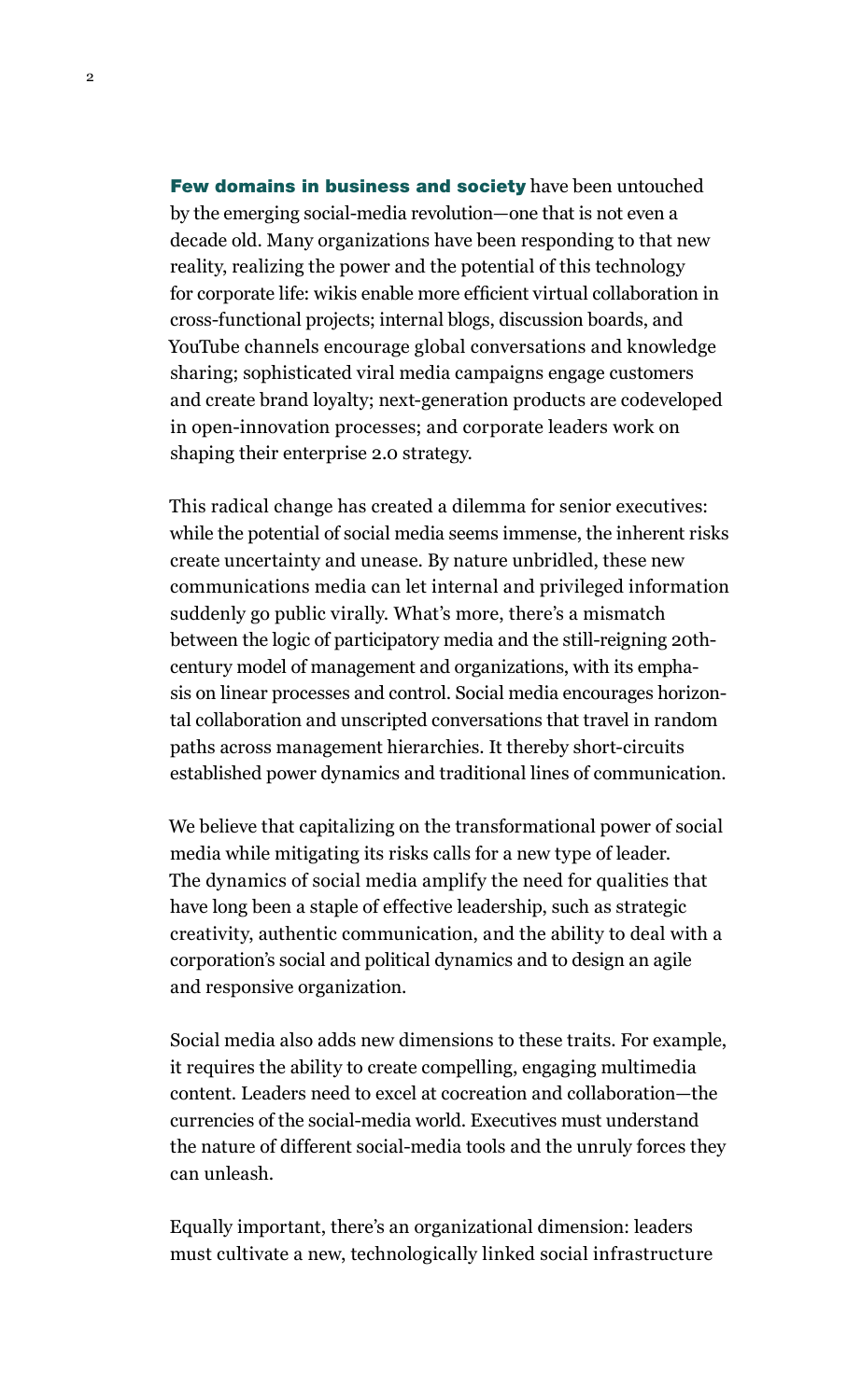that by design promotes constant interaction across physical and geographical boundaries, as well as self-organized discourse and exchange.

We call this interplay of leadership skills and related organizationaldesign principles organizational media literacy, which we define along six dimensions that are interdependent and feed on one another (exhibit).

Our clearest window on the development of these new forms of literacy is General Electric, where one of us is responsible for leadership development. Witnessing GE through this lens is

#### Exhibit

#### The six dimensions of social-media-literate leadership.

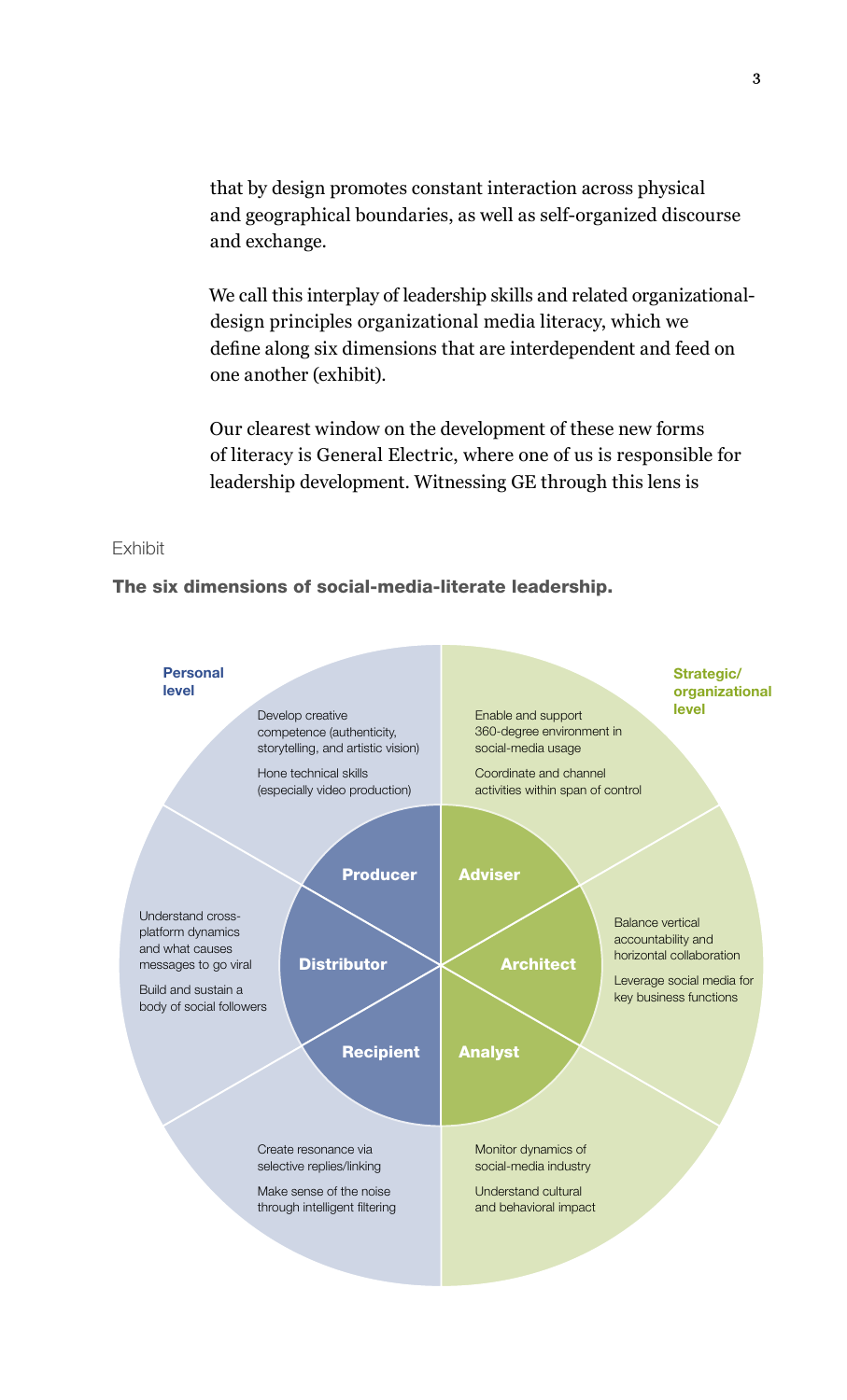particularly interesting; unlike Google or Amazon, GE isn't a digital native, and its 130-year tradition of reinventing businesses and itself makes it worth watching. So does GE's status as a "leadership factory."

GE's commitment to social media is perhaps most visible through its digital platform GE Colab, designed by GE employees for GE employees to facilitate global teamwork and collaboration. GE Colab combines the capabilities of Facebook, Twitter, and other social applications, allowing easy networking, information sharing, instant communication, advanced search, blogging, videoblogs, and more. Launched in 2012, the platform has already attracted more than  $115,000$  users.<sup>1</sup>

To get a sense of how executives deal with these new realities, we interviewed GE officers of various businesses and regions. These leaders and their organizations are at different mileposts along the journey to social-media literacy, just as different companies are. In aggregate, though, they described a rich range of efforts to build personal skills, experiment with technologies, invest in new tools, expand employee participation, and shape organizational structures and governance to capture emerging social opportunities. We drew on those experiences to illustrate the six-dimensional set of skills and organizational capabilities leaders must build to create an enterprise level of media literacy—capabilities that will soon be a critical source of competitive advantage.

# 1. The leader as producer: Creating compelling content

With video cameras achieving near ubiquity and film clips uploading in the blink of an eye to YouTube or other platforms, the tools for producing and sharing rich media are in everyone's hands. GE's Video Central now houses thousands of videos, many created by top leaders. More than a few executives have started to incorporate video streams into their blogs. As video communication rises in importance, effective leadership will increasingly require the kind of

<sup>1</sup> See Ron Utterbeck, interview by Robert Berkman, "GE's Colab brings good things to the company," *MIT Sloan Management Review*, sloanreview.mit.edu, November 7, 2012.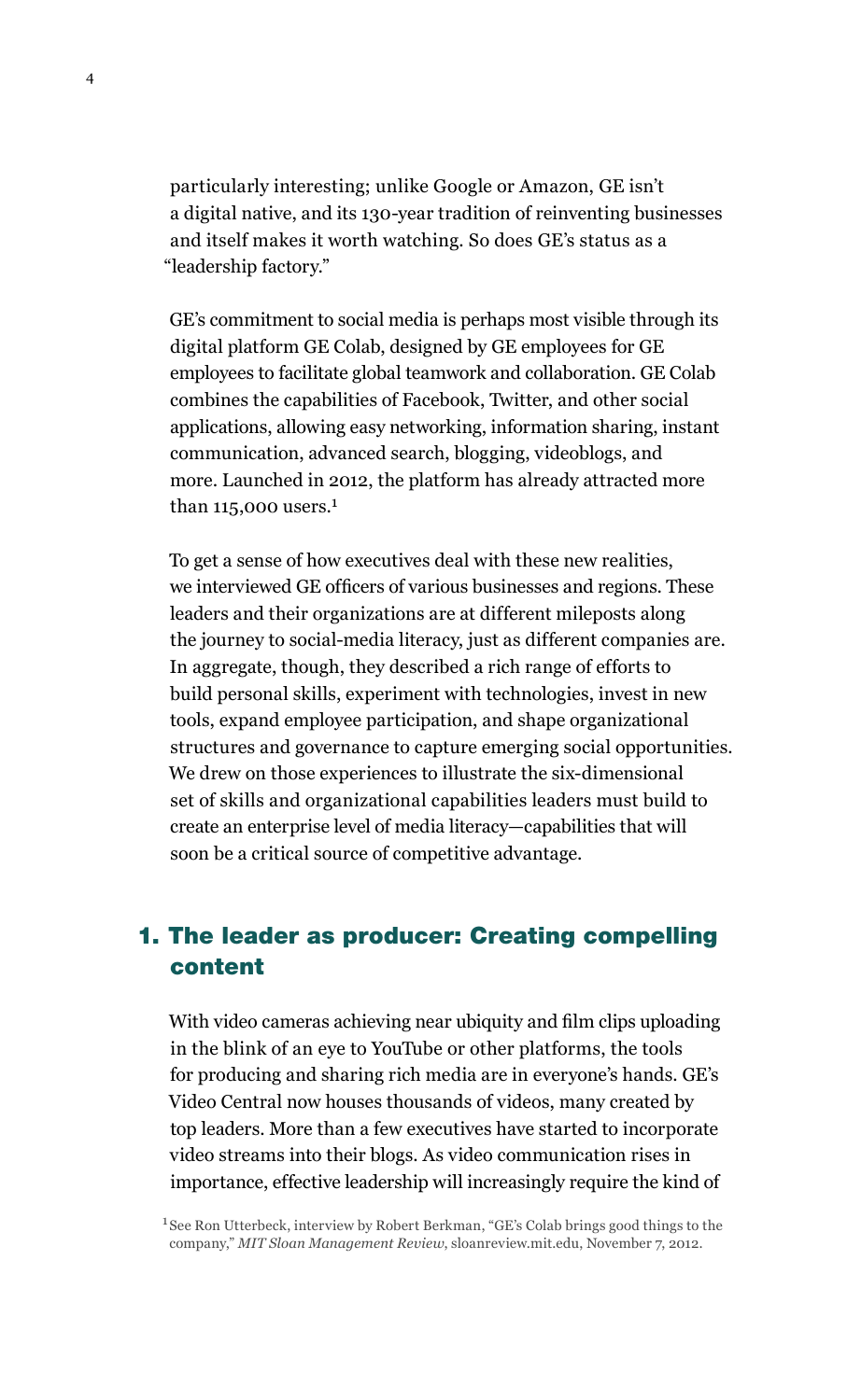GE Colab combines the capabilities of Facebook, Twitter, and other social applications, allowing easy networking, information sharing, instant communication, advanced search, blogging, videoblogs, and more.

> creative skills we know from the world of "auteur" filmmaking—an authentic voice, imagination, and the ability to craft compelling stories and to turn them into media products that make people take note and "lean forward." To engage in real time on a personal level, executives will also need the technical skills to master the basics of digital-multimedia production, including how to shoot and, if necessary, edit videos.

> Mark Begor, who runs GE Capital's real-estate business, was nervous when he shot his first "unplugged" video message. "I was used to a studio environment where I could do several takes and have editors polish what I wanted to say." That unease soon vanished with practice. He now routinely produces a weekly five- to ten-minute video for his division. "I talk about what I learned during the week, about a great deal we've closed, and the status of the business. I also add comments about employees that I want to recognize." Begor says that this routine forces him to crystallize his thinking and that creating short stories people can relate to makes him more aware of his strategy and communication.

As Begor and others have discovered in this process, the logic of participatory media is strikingly different from that of traditional corporate broadcast media, where each and every piece of communication gets perfectly crafted. Too much perfection is actually a barrier to collaboration and cocreation, as it disinvites participation. To thrive in the world of social media, leaders need to acquire a mind-set of openness and imperfection, and they must have the courage to appear "raw" and unpolished—traits that may be as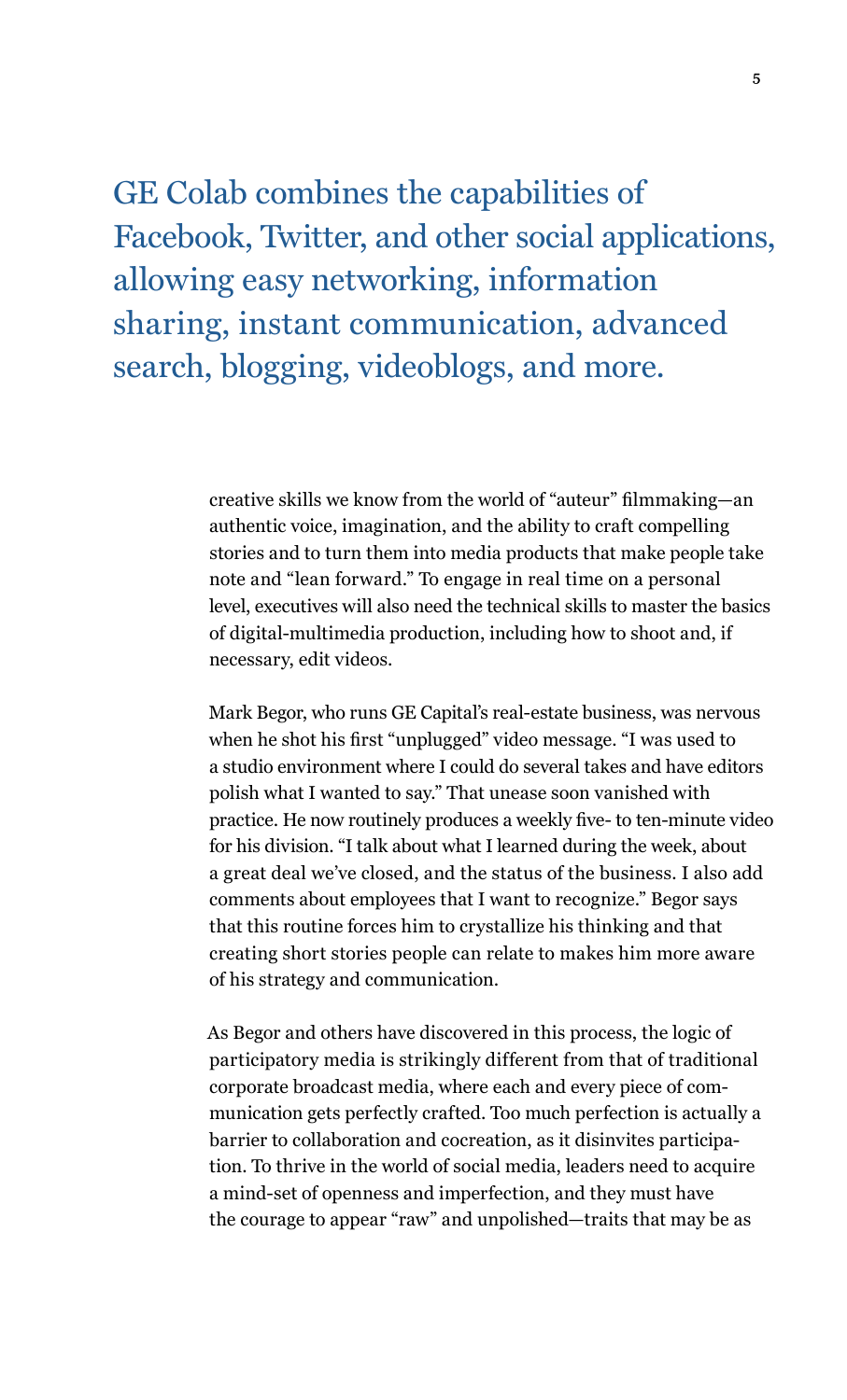challenging for them as developing the creative and technicalproduction skills.

# 2. The leader as distributor: Leveraging dissemination dynamics

Business leaders have traditionally disseminated information along a controlled, linear chain that begins after the development of a formal meaning-creation process—think of how your company creates and distributes memos explaining new initiatives. While traditional distribution pathways won't disappear, social media revolutionizes the standard information process by reversing it. Social communication makes distribution the starting point and then invites company audiences to cocreate and contextualize content to create new meaning. Messages are rebroadcast and repurposed at will by recipients who repost videos, retweet and comment on blogs, and use fragments of other people's content to create their own mash-ups.

As the (vertical) broadcast media and the (horizontal) participatory media converge, leaders need to master the interplay of two fundamentally different paradigms: those of the traditional channels, which follow the logic of control, and of the new channels, where it is essential to let the system's dynamics work without too much direct intervention. Since executives won't be able to govern or control a message once it enters the system, they must understand what might cause it to go viral and how it may be changed and annotated while spreading through the network. Distribution competence—the ability to influence the way messages move through complex organizations—becomes as important as the ability to create compelling content.

Equally important is the skill of creating and sustaining a body of social followers who help to spread and reinforce the message. It becomes critical to know who an organization's key—and often informal—influencers are and to leverage their authority to push content through the right channels. Finally, leaders must recognize their role as redistributors of the content they receive, so they can leverage the communication continuously happening around them.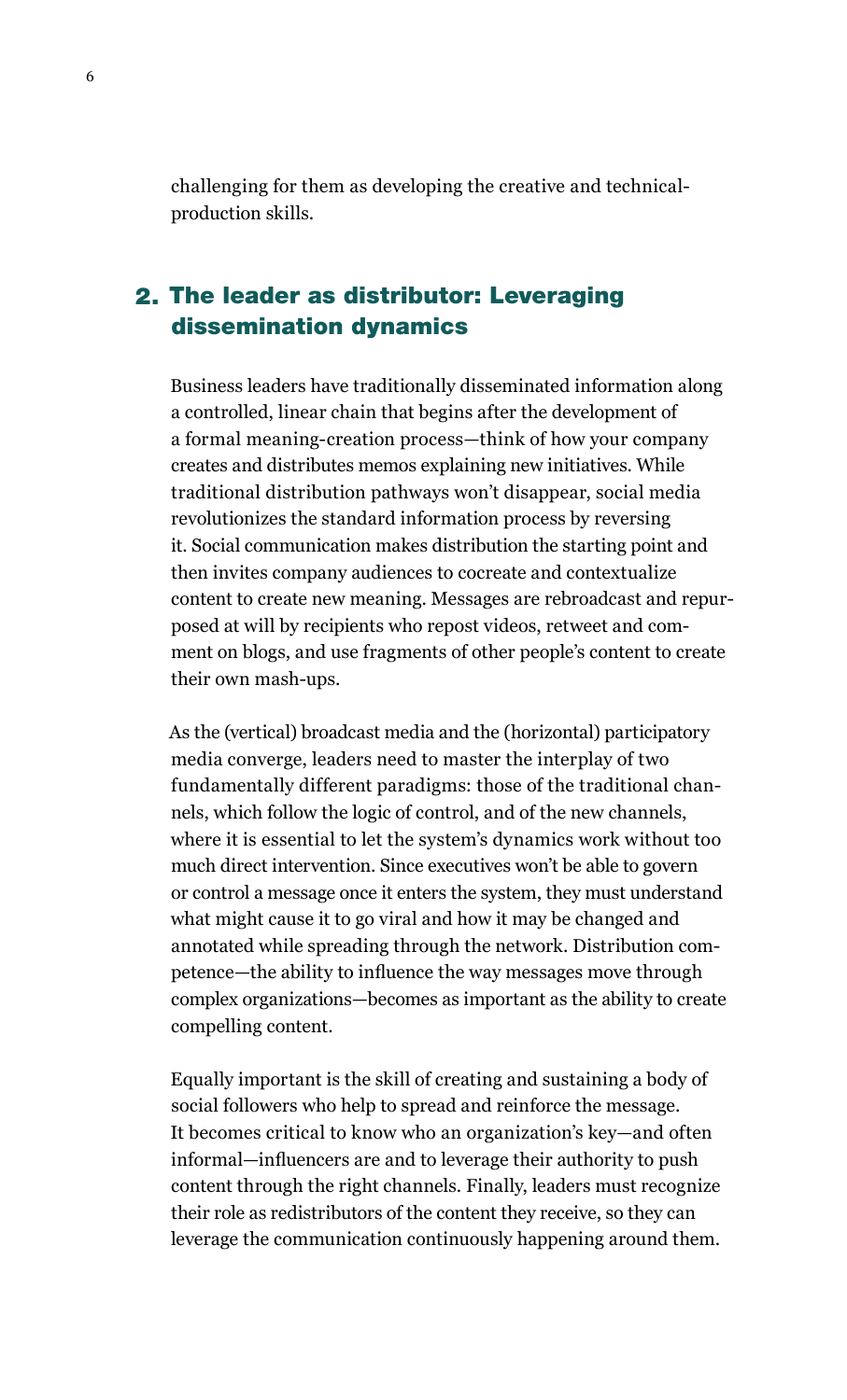Lorraine Bolsinger, vice president and general manager of GE Aviation Systems, acquired these skills through experimentation. She began blogging a few years ago but initially didn't get much response. "It took time to get my audience actively involved," she recalls. "I had to find my voice and become more conversational, more easygoing." To increase the allure and sustainability of the dialogue, she eventually created a "360 blog," where all her direct reports blog with her on the same platform. This networked blog, with 12 regular contributors, provides additional points of view on issues, promotes more frequent communication, and attracts broader participation. Bolsinger says that the quality of her group's dialogue about strategy and operations has improved thanks to these efforts.

# 3. The leader as recipient: Managing communication overflow

Social media has created an ocean of information. We are drowning in a never-ending flood of e-mails, tweets, Facebook updates, RSS feeds, and more that's often hard to navigate. "There is too much noise out there," says Stuart Dean, CEO of GE ASEAN,<sup>2</sup> who is an active blogger and tweets regularly about issues in his market space. "I'd use Twitter much more as a source of information if I could get exactly what I need."

Dean's sentiment is echoed by most executives we know—many of them barely find time to catch up with their daily e-mail load. What to do? As a first step, leaders must become proficient at using the software tools and settings that help users filter the important stuff from the unimportant. But playing in today's turbulent environment requires more than just filtering skills.

In traditional corporate communications, consumption is a mostly passive act: you are pretty much left alone to make sense of messages and to assess their authenticity and credibility. In the social-media realm, information gets shared and commented on within seconds, and executives must decide when (and when not)

2Association of Southeast Asian Nations.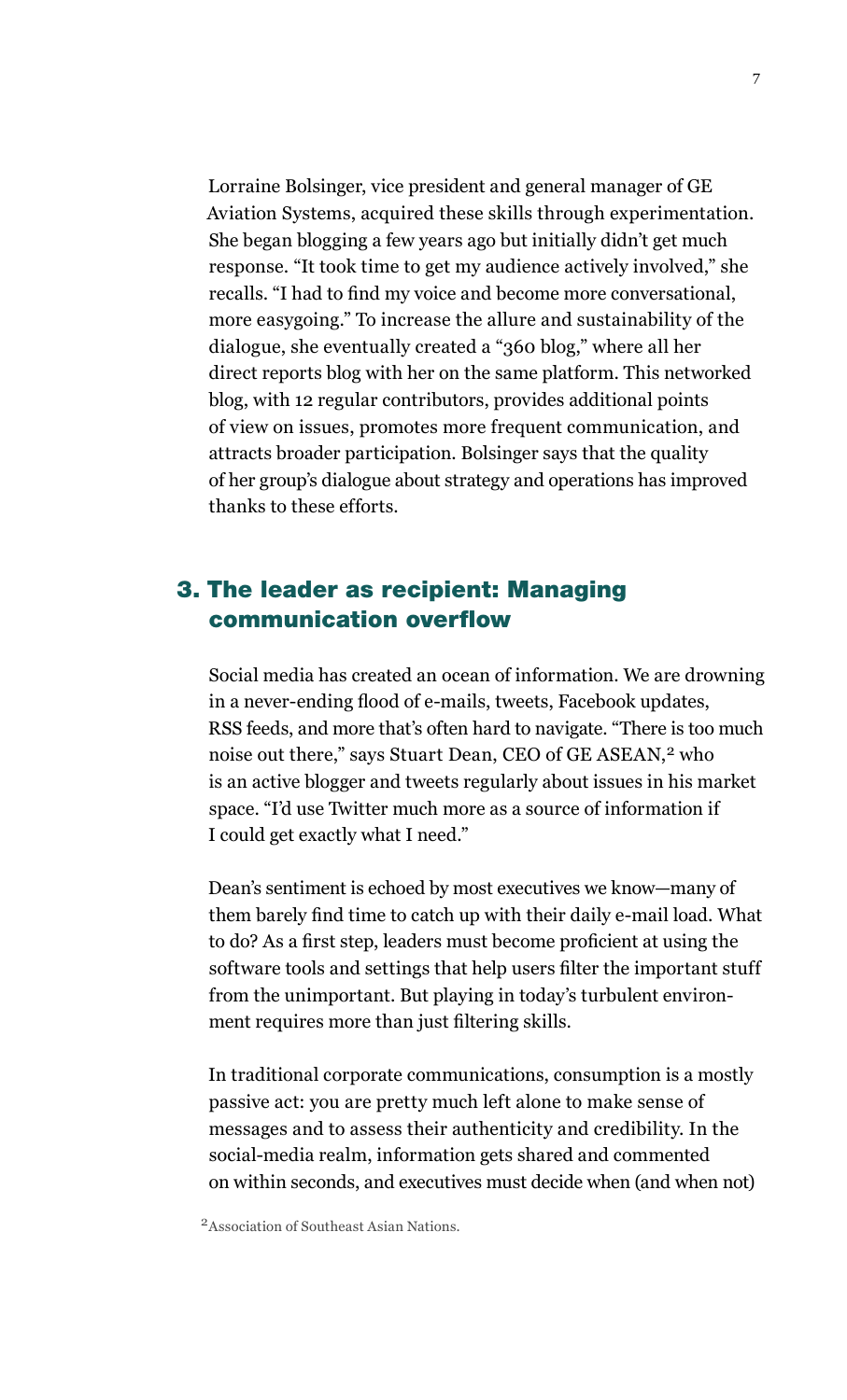to reply, what messages should be linked to their blogs, when to copy material and mash it up with their own, and what to share with their various communities. The creation of meaning becomes a collaborative process in which leaders have to play a thoughtful part, as this is the very place where acceptance of or resistance to messages will be built.

"You have to see the entire communication universe, the interplay of traditional and social media," says Bill Ruh, head of GE's Software and Analytics Center. Just as leaders suffer from overflow, so do their people. "As a leader," says Ruh, "you have to develop empathy for the various channels and the way people consume information."

# The leader as adviser and orchestrator: 4. Driving strategic social-media utilization

In most companies, social-media literacy is in its infancy. Excitement often runs high for the technology's potential to span functional and divisional silos. But without guidance and coordination, and without the capabilities we discuss here, social-media enthusiasm can backfire and cause severe damage.

To harvest the potential of social media, leaders must play a proactive role in raising the media literacy of their immediate reports and stakeholders. Within this 360-degree span, executives should become trusted advisers, enabling and supporting their environment in the use of social tools, while ensuring that a culture of learning and reflection takes hold. As a new and media-savvy generation enters the workplace, smart leaders can accelerate organizational change by harnessing these digital natives' expertise through "reverse mentoring" systems (see later in this article).

Steve Sargent, president and CEO of GE Australia and New Zealand, believes that social media is reshaping the leadership culture by pushing executives to span geographic boundaries, engage more closely with stakeholders, and amplify the impact of employees at the periphery. Over the past five years, as proof of concept, Sargent has established a mining-industry network that cuts across GE's businesses and regions, linking informal teams that use social platforms to collaborate on solving customer needs. GE employees in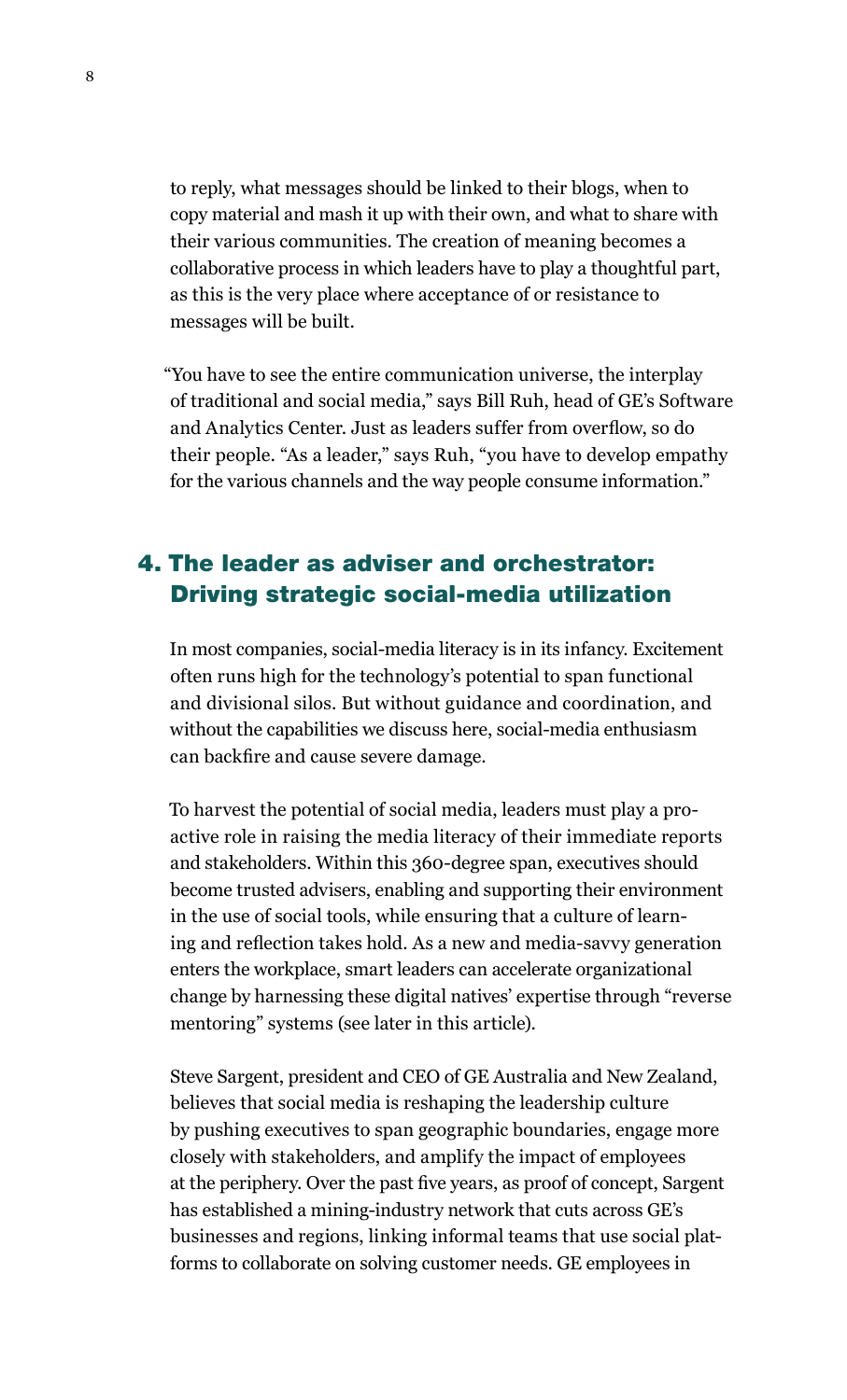Brazil, for instance, now work with colleagues in Australia to develop products and services for customers doing business in both countries. The network's success led the company to elevate it to the status of a full-fledged GE mining business. "Markets today are complex and multidimensional, and leadership isn't about control but about enabling and empowering networks," Sargent says. "The type of leadership we need finds its full expression in the DNA of collaborative technology, and I am determined to leverage this DNA as much as I can."

To achieve this goal, leaders must become tutors and strategic orchestrators of all social-media activities within their control, including the establishment of new roles that support the logic of networked communication—for instance, community mentors, content curators, network analysts, and social entrepreneurs. Organizational units that leverage the new technologies in a coordinated and strategically aligned way will become more visible and gain influence in a corporation's overall power dynamics.

# 5. The leader as architect: Creating an enabling organizational infrastructure

Leaders who have steeped themselves in new media will testify that it requires them to navigate between potentially conflicting goals: they must strive to establish an organizational and technical infrastructure that encourages free exchange but also enforce controls that mitigate the risks of irresponsible use. This is a tough organizational-design challenge.

Most companies have a defined formal organization, with explicit vertical systems of accountability. But below the surface of org charts and process manuals we find an implicit, less manageable "informal organization," which has always been important and now gets amplified through social media. The leader's task is to marry vertical accountability with networked horizontal collaboration in a way that is not mutually destructive.

This challenge is reflected in GE's policies, which embrace the value of sharing expertise and perspectives with family, friends, colleagues, customers, and other stakeholders around the world.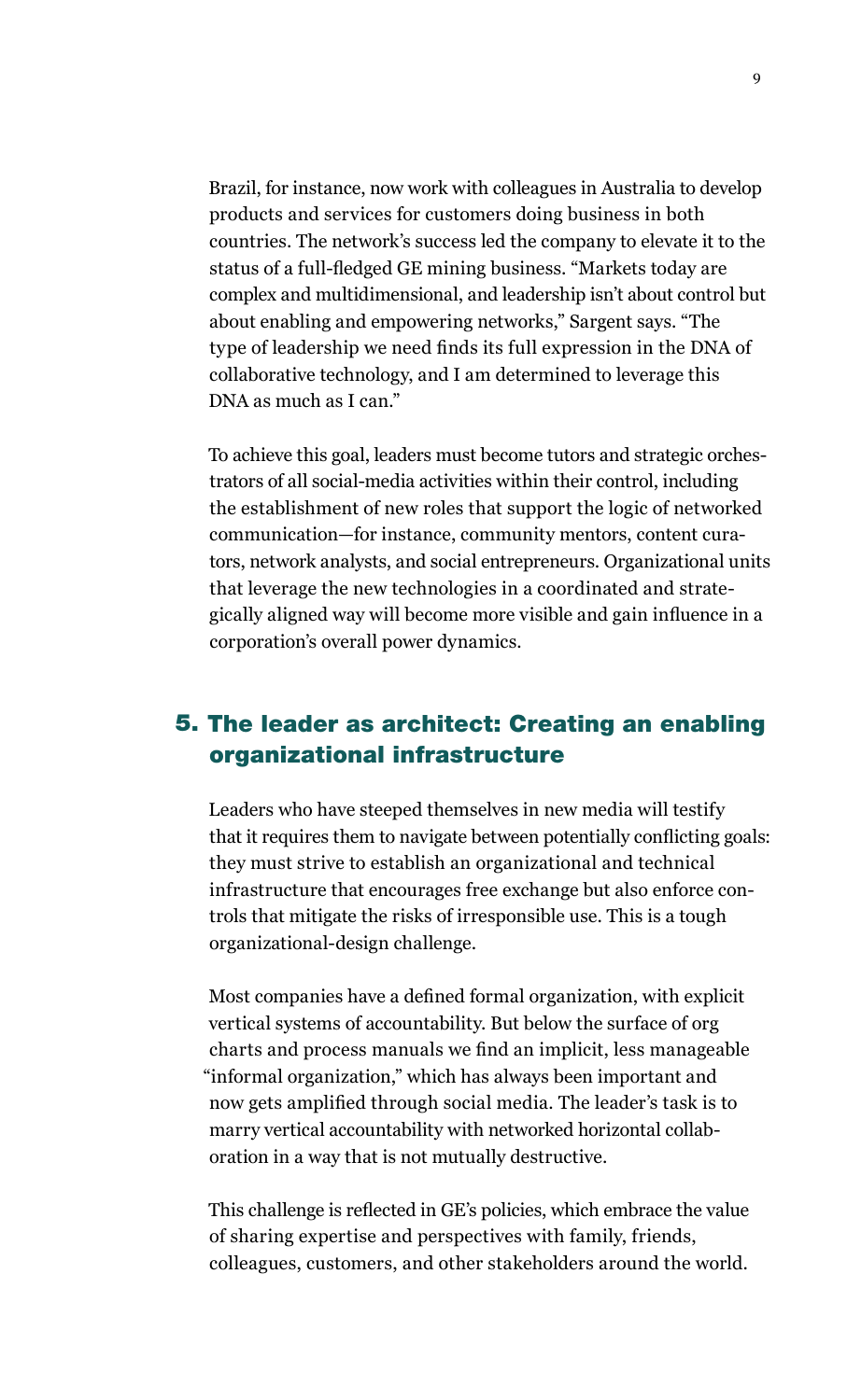

Tools for producing and sharing videos are now in the hands of many executives, who can upload recordings of meetings (such as this one) to an internal server that employees can access.

© Image courtesy of GE

With this openness comes a shared responsibility: employees must observe GE standards of transparency and integrity, refrain from speaking on behalf of the company without authorization, and be clear in their social messaging that their views are personal.

In this spirit, creating a social architecture that provides a meaningful space for internal and external interactions has been an ongoing mission for Andrew Way, vice president of GE's Oil & Gas Drilling & Surface Division. "I love the social-media stuff," he says, "so I surround myself with an organization that supports it."

In Way's last role in the division, he and his team launched a video project about the history and current timeline of the business. Since the videos are shared with customers, team members must make choices about which content can cross external boundaries. "It's an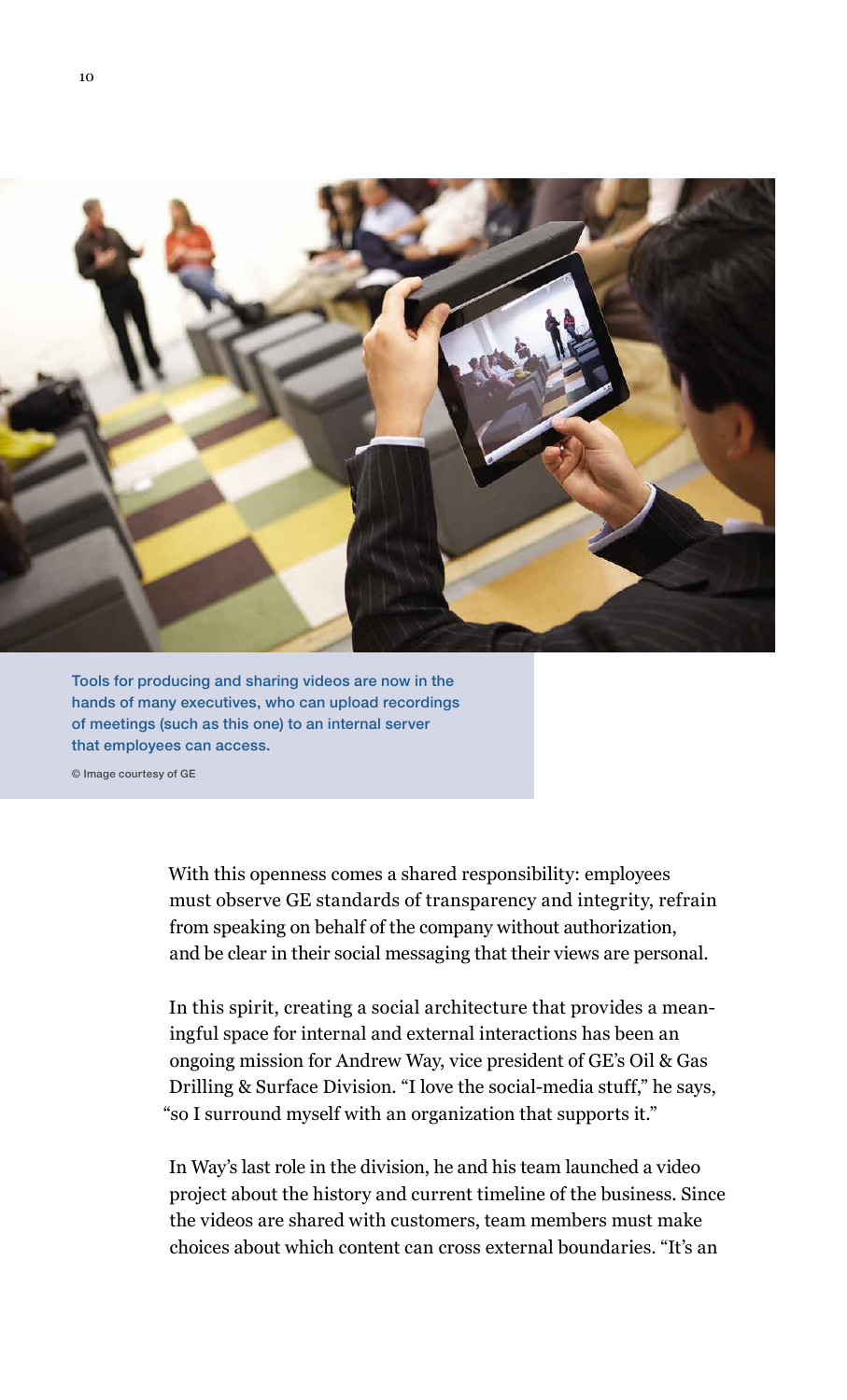evolving thing. Every quarter, the team adds a new segment that features important things that happened in the last three months. It has resulted in a continuing story, and people look forward to every new version."

Way says that the videos have united division members around common goals, helping to bring new employees on board and making everyone more proficient in using new media. "Three years ago, an effort like this would have used PowerPoint with a standardized font. It clearly has created a new culture." Boosting engagement with stakeholders such as customers is an added benefit, since videos often include them in segments to help tell stories.

# 6. The leader as analyst: Staying ahead of the curve

As companies start to digest the consequences of the Web 2.0 revolution, the next paradigm shift is already knocking on the door. The next generation of connectivity—the Internet of Things—will link together appliances, cars, and all kinds of objects. As a result, there will be about 50 billion connected devices by the year 2020.3 This transformation will open new opportunities, spawn new business models, and herald yet another major inflection point that leaders must manage.

It's imperative to keep abreast of such emerging trends and innovations—not just their competitive and marketplace implications, but also what they mean for communications technologies, which are fundamental for creating an agile, responsive organization. Executives who monitor weak signals and experiment with new technologies and devices will be able to act more quickly and capture the advantages of early adoption.

GE's leadership university, Crotonville, is leading a number of initiatives to help top executives stay ahead of those changes. One example is a program called Leadership Explorations, launched in 2011 to support continuous learning for top executives and

<sup>3</sup>See Michael Chui, Markus Löffler, and Roger Roberts, "The Internet of Things," mckinseyquarterly.com, March 2010.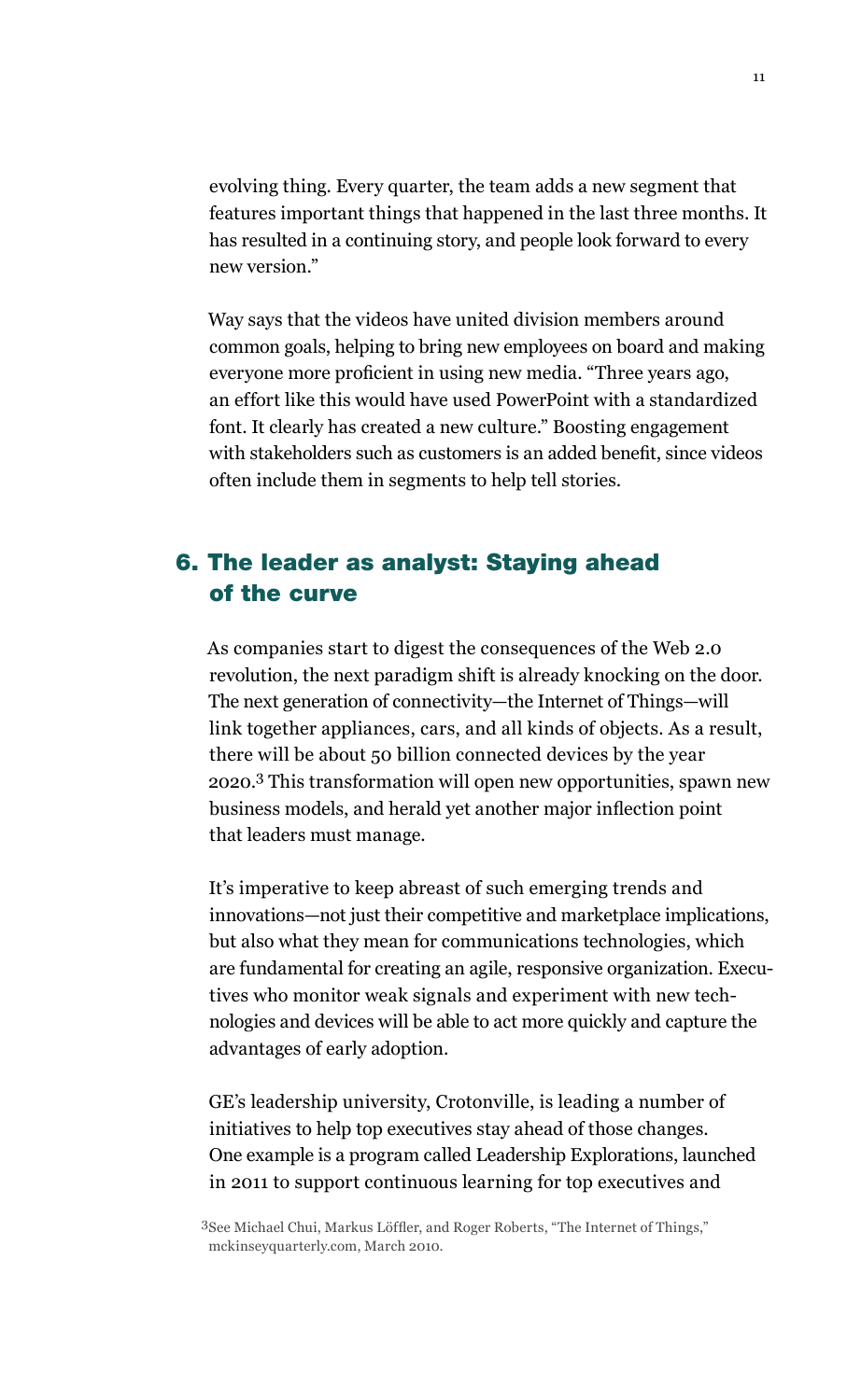The next generation of connectivity will link together appliances, cars, and all kinds of objects. This transformation will open new opportunities, spawn new business models, and herald yet another major inflection point that leaders must manage.

> organized in locales connected with a specific strategic-leadership theme. In Silicon Valley, leaders are immersed in a range of cuttingedge technologies. Part of the program there involves "reverse mentoring," which connects media-savvy millennials with senior GE leaders to discuss the latest tech buzz and practice. Many participants continue to exchange insights long after the formal session is over. Exposing seasoned leaders to the millennial mind-set encourages them to experiment with new technologies—which, in turn, helps them better engage with up and comers.

Clearly, these are early days. Most companies recognize social media as a disruptive force that will gather strength rather than attenuate. But social-media literacy as we define it here is not yet an element of leadership-competency models or of performance reviews and reward systems. Equally, it has not yet found its way into the curricula of business schools and leadership-development programs.

This needs to change. We are convinced that organizations that develop a critical mass of leaders who master the six dimensions of organizational media literacy will have a brighter future. They will be more creative, innovative, and agile. They will attract and retain better talent, as well as tap deeper into the capabilities and ideas of their employees and stakeholders. They will be more effective in collaborating across internal and external boundaries and enjoy a higher degree of global integration. They will benefit from tighter and more loyal customer relationships and from the brand